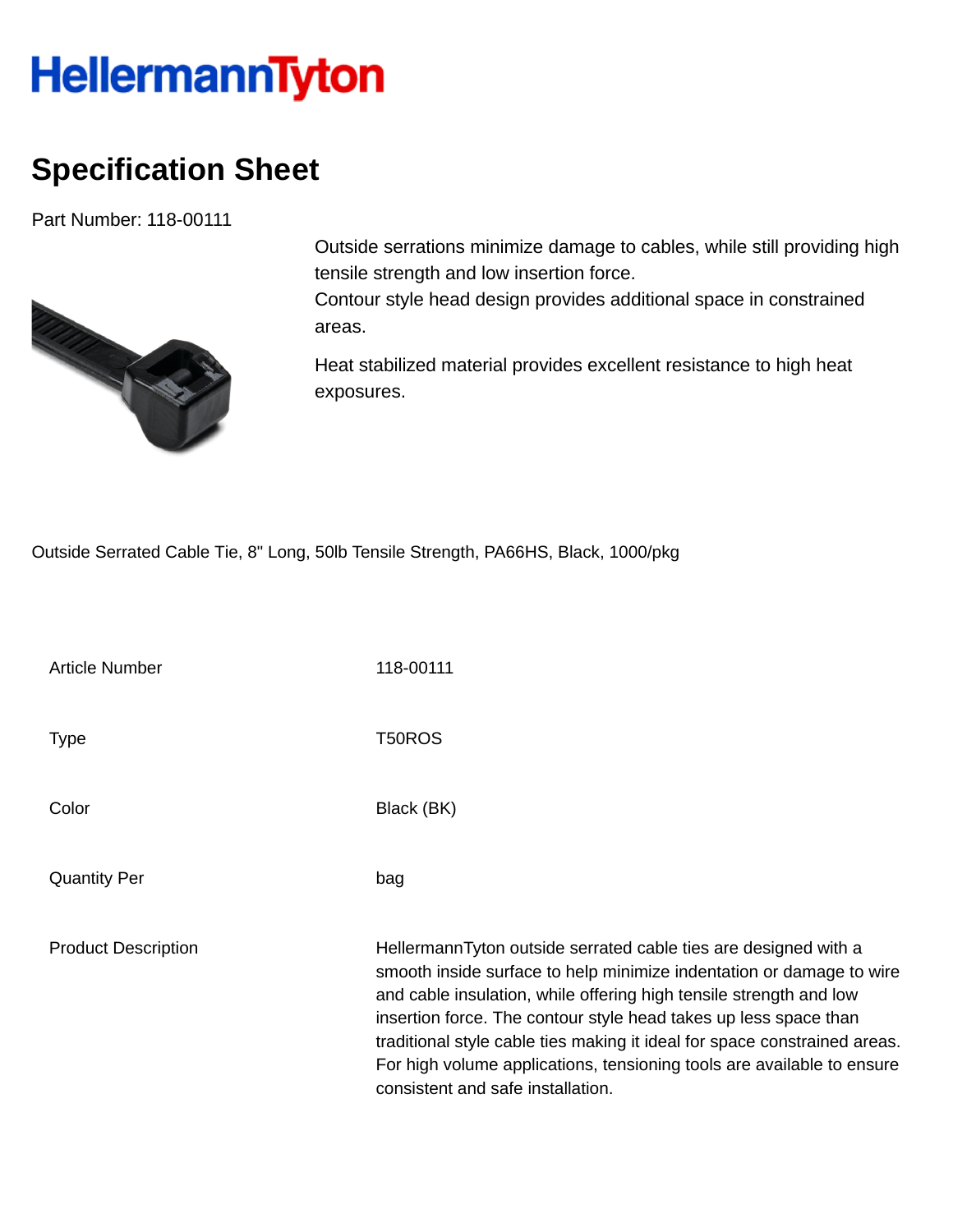| <b>Short Description</b>              | Outside Serrated Cable Tie, 8" Long, 50lb Tensile Strength, PA66HS,<br>Black, 1000/pkg |
|---------------------------------------|----------------------------------------------------------------------------------------|
| <b>Global Part Name</b>               | T50ROS-PA66HS-BK                                                                       |
| Minimum Tensile Strength (Imperial)   | 50.0                                                                                   |
| Minimum Tensile Strength (Metric)     | 225.0                                                                                  |
| Length L (Imperial)                   | 8.0                                                                                    |
| Length L (Metric)                     | 200.0                                                                                  |
| <b>Identification Plate Position</b>  | none                                                                                   |
| Releasable Closure                    | No                                                                                     |
| <b>Tie Closure</b>                    | plastic pawl                                                                           |
| Variant                               | <b>Outside Serrated</b>                                                                |
| Width W (Imperial)                    | 0.18                                                                                   |
| Width W (Metric)                      | 4.6                                                                                    |
| <b>Bundle Diameter Min (Imperial)</b> | 0.06                                                                                   |
| <b>Bundle Diameter Min (Metric)</b>   | 1.6                                                                                    |
| <b>Bundle Diameter Max (Imperial)</b> | 1.97                                                                                   |